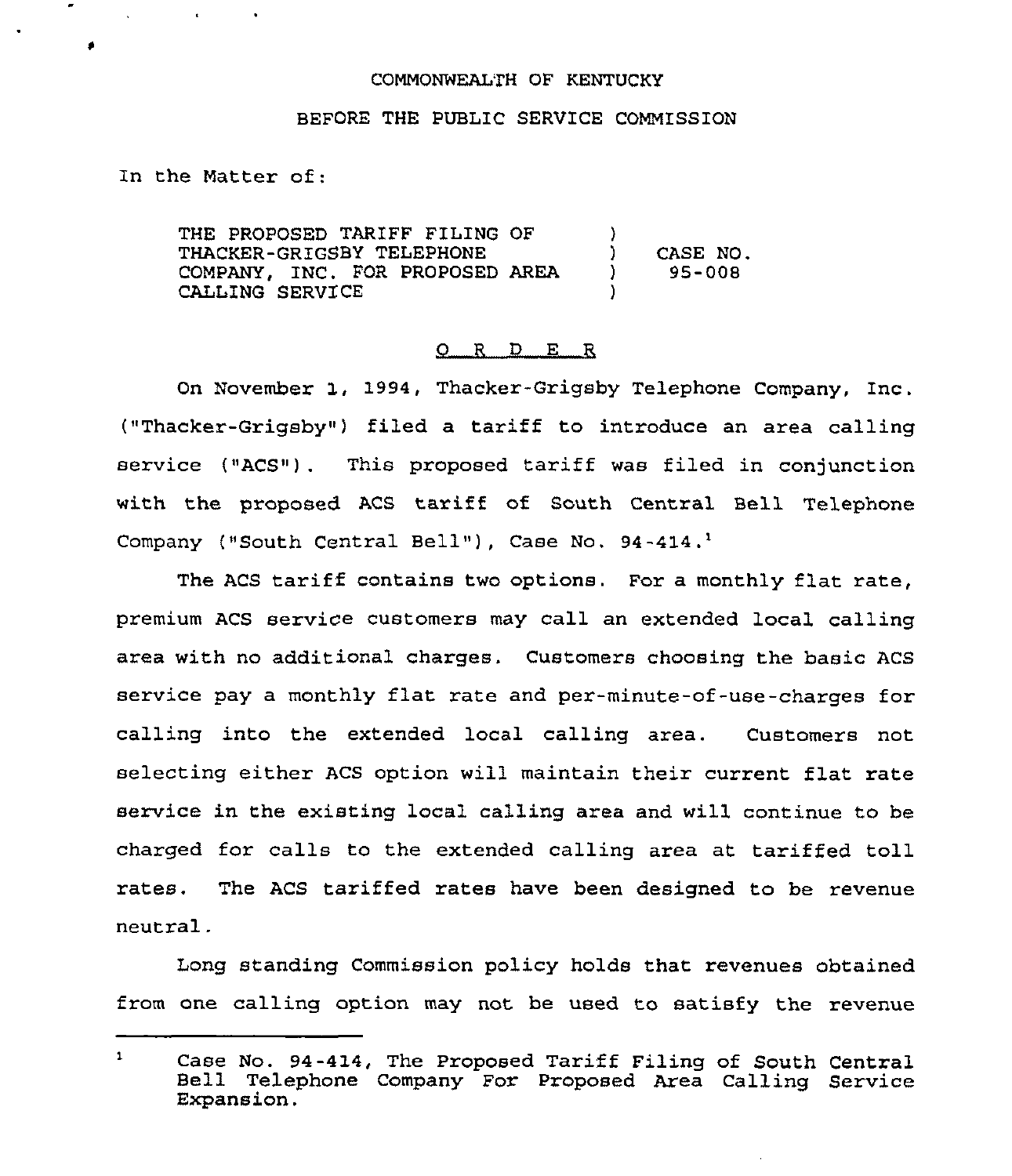requirements of another option.<sup>2</sup> Problems may arise as a consequence of the different calling plans. Consumers retaining their existing service should not be required to pay increased access charges to cover the costs of the ACS options. Thacker-Grigsby should not later request a rate increase for the existing local calling area customers because of incorrect pricing of the ACS options or because incorrect pricing of the ACS options reduces the number of customers in the existing local calling area.

The Commission finds that Thacker-Grigsby's tariff proposal filed with the Commission on November 1, 1994 for ACS should be approved as of the date of this Order, Thacker-Gxigsby should comply with all of the Commission's directives in South Centxal Bell's original ACS case.<sup>3</sup>

The Commission, having been otherwise sufficiently advised, HEREBY ORDERS that:

1. Thacker-Gxigsby's tariff pxoposal for expanded ACS is approved fox service on and after the date of this Order.

2. Thacker-Grigsby shall gather 12 months of Kentuckyspecific data fox this ACS as necessary to demonstrate the reasonableness and accuracy of the model forecast and calling option prices. Thacker-Grigsby shall file this information with

 $-2-$ 

 $\overline{2}$ See Administrative Case No. 285, An Investigation Into The Economic Feasibility Of Providing Local Measured Service Telephone Rates In Kentucky.

Case No. 91-250, South Central Bell Telephone Company'8 э Proposed Area Calling Service Tariff.